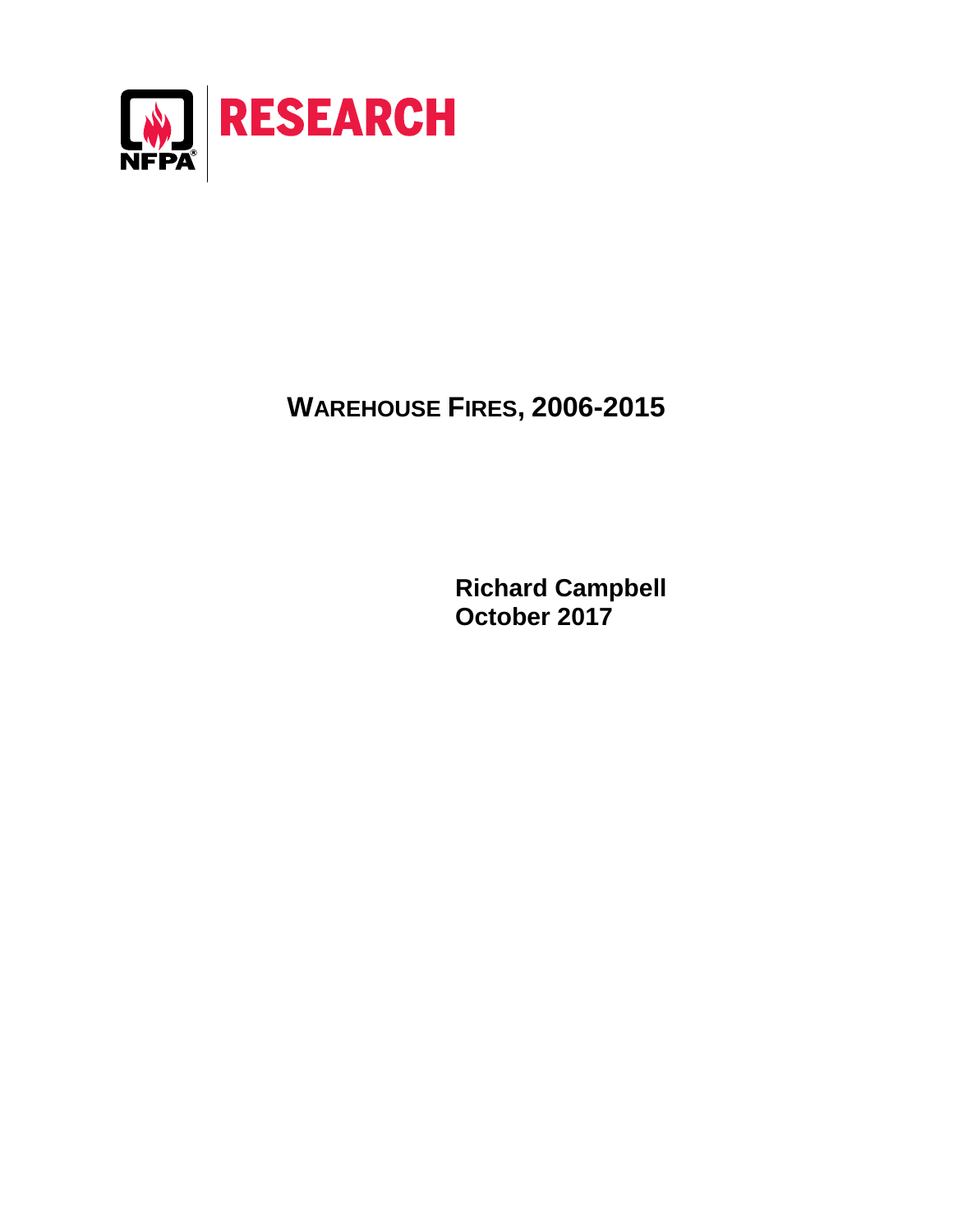#### **Acknowledgements**

The National Fire Protection Association thanks all the fire departments and state fire authorities who participate in the National Fire Incident Reporting System (NFIRS) and the annual NFPA fire experience survey. These firefighters are the original sources of the detailed data that make this analysis possible. Their contributions allow us to estimate the size of the fire problem.

We are also grateful to the U.S. Fire Administration for its work in developing, coordinating, and maintaining NFIRS.

To learn more about research at NFPA visit [www.nfpa.org/research.](http://www.nfpa.org/research)

Copies of this report are available from: NFPA Research, Data and Analytics Division 1 Batterymarch Park Quincy, MA 02169-7471 [www.nfpa.org](http://www.nfpa.org/) E-mail: [research@nfpa.org](mailto:research@nfpa.org) Phone: 617-984-7451

NFPA Index No. 2806

#### Copyright© 2017, National Fire Protection Association, Quincy, MA

This custom analysis is prepared by and copyright is held by the National Fire Protection Association. Notwithstanding the custom nature of this analysis, the NFPA retains all rights to utilize all or any part of this analysis, including any information, text, charts, tables or diagrams developed or produced as part hereof in any manner whatsoever as it deems appropriate, including but not limited to the further commercial dissemination hereof by any means or media to any party. Purchaser is hereby licensed to reproduce this material for his or her own use and benefit, and to display this in his/her printed material, publications, articles or website. Except as specifically set out in the initial request, purchaser may not assign, transfer or grant any rights to use this material to any third parties without permission of NFPA.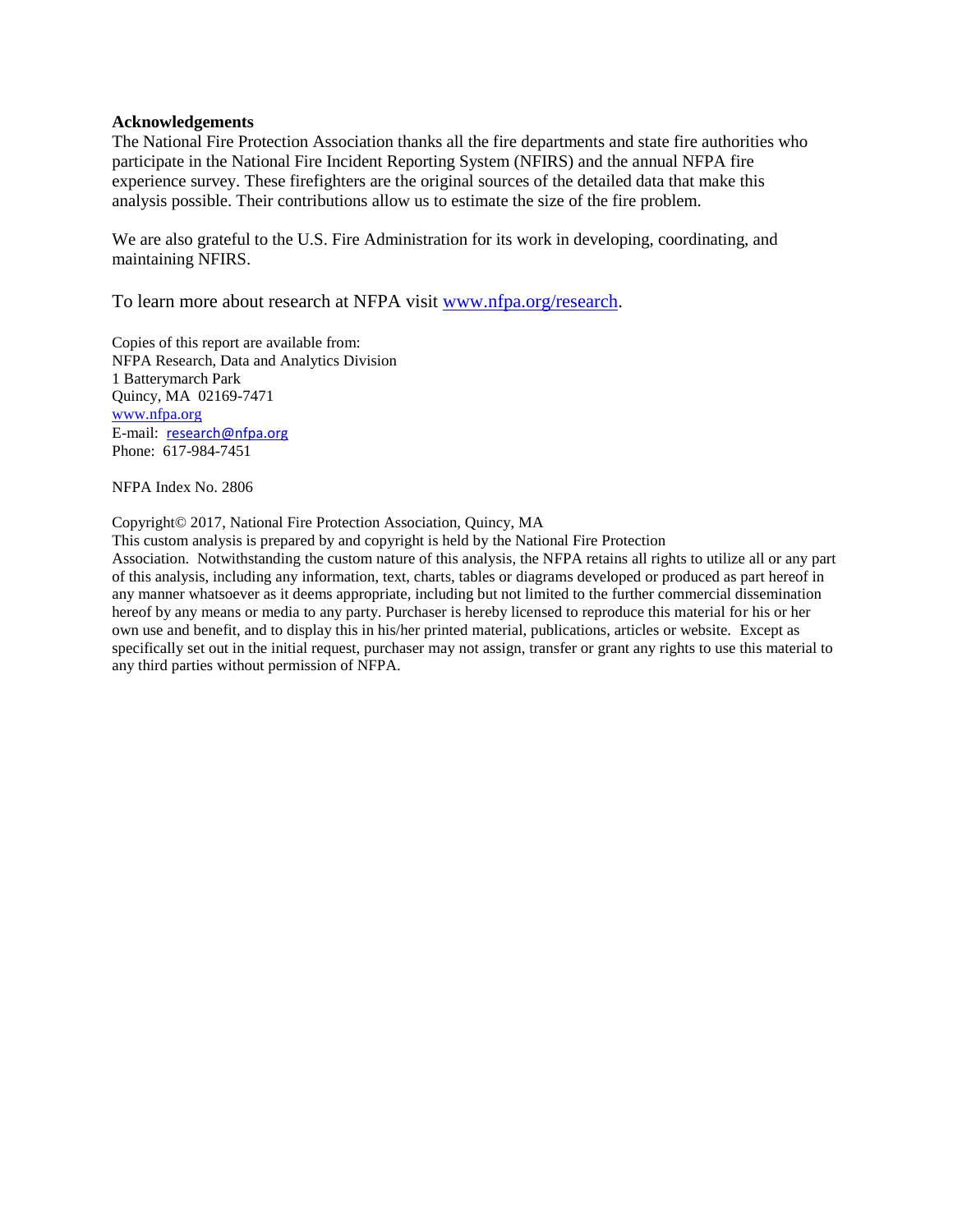#### **Table 1 Structure Fires in Warehouse Properties, by Sprinkler Presence 2006-2015 Annual Averages**

| <b>Sprinkler Presence</b>                          | <b>Fires</b> |           |                  | <b>Civilian Deaths</b> |              | <b>Civilian Injuries</b> | <b>Direct Property Damage</b><br>(in Millions) |           |
|----------------------------------------------------|--------------|-----------|------------------|------------------------|--------------|--------------------------|------------------------------------------------|-----------|
|                                                    |              |           |                  |                        |              |                          |                                                |           |
| Sprinklers present                                 | 420          | (32%)     | 1                | (25%)                  | 12           | (57%)                    | \$62                                           | (39%)     |
| Non-confined                                       | 300          | (23%)     |                  | (25%)                  | 12           | (57%)                    | \$62                                           | (39%)     |
| Confined                                           | 110          | $(9\%)$   | $\mathbf{0}$     | $(0\%)$                | $\Omega$     | $(0\%)$                  | \$0                                            | $(0\%)$   |
| Partial system present                             | 10           | (1%)      | $\theta$         | $(0\%)$                | $\theta$     | $(0\%)$                  | \$3                                            | (2%)      |
| Non-confined                                       | 10           | $(0\%)$   | $\boldsymbol{0}$ | $(0\%)$                | $\mathbf{0}$ | $(0\%)$                  | \$3                                            | $(2\%)$   |
| Confined                                           | $\theta$     | $(0\%)$   | 0                | $(0\%)$                | $\mathbf{0}$ | $(0\%)$                  | \$0                                            | $(0\%)$   |
| Not in fire area; did not<br>operate (NFPA Change) | 20           | (1%)      | $\overline{0}$   | $(0\%)$                | $\theta$     | $(1\%)$                  | \$1                                            | (1%)      |
| Non-confined                                       | 10           | $(1\%)$   | $\overline{0}$   | $(0\%)$                | $\Omega$     | $(1\%)$                  | \$1                                            | (1%)      |
| Confined                                           | 10           | (1%)      | $\overline{0}$   | $(0\%)$                | $\Omega$     | $(0\%)$                  | \$0                                            | $(0\%)$   |
| None present                                       | 860          | (66%)     | 2                | (75%)                  | 9            | (42%)                    | \$91                                           | (58%)     |
| Non-confined                                       | 690          | (53%)     | 2                | (75%)                  | 9            | (42%)                    | \$91                                           | (58%)     |
| Confined                                           | 170          | (13%)     | $\boldsymbol{0}$ | $(0\%)$                | $\Omega$     | $(0\%)$                  | \$0                                            | $(0\%)$   |
|                                                    |              |           |                  |                        |              |                          |                                                |           |
| Total                                              | 1,300        | $(100\%)$ | 3                | $(100\%)$              | 22           | $(100\%)$                | \$158                                          | $(100\%)$ |
| Non-confined                                       | 1,010        | (78%)     | 3                | $(100\%)$              | 22           | $(100\%)$                | \$157                                          | $(100\%)$ |
| Confined                                           | 300          | (23%)     | $\overline{0}$   | $(0\%)$                | $\Omega$     | $(0\%)$                  | \$0                                            | $(0\%)$   |

Note: Sums may not equal totals due to rounding errors. Source: NFIRS and NFPA Fire Experience Survey.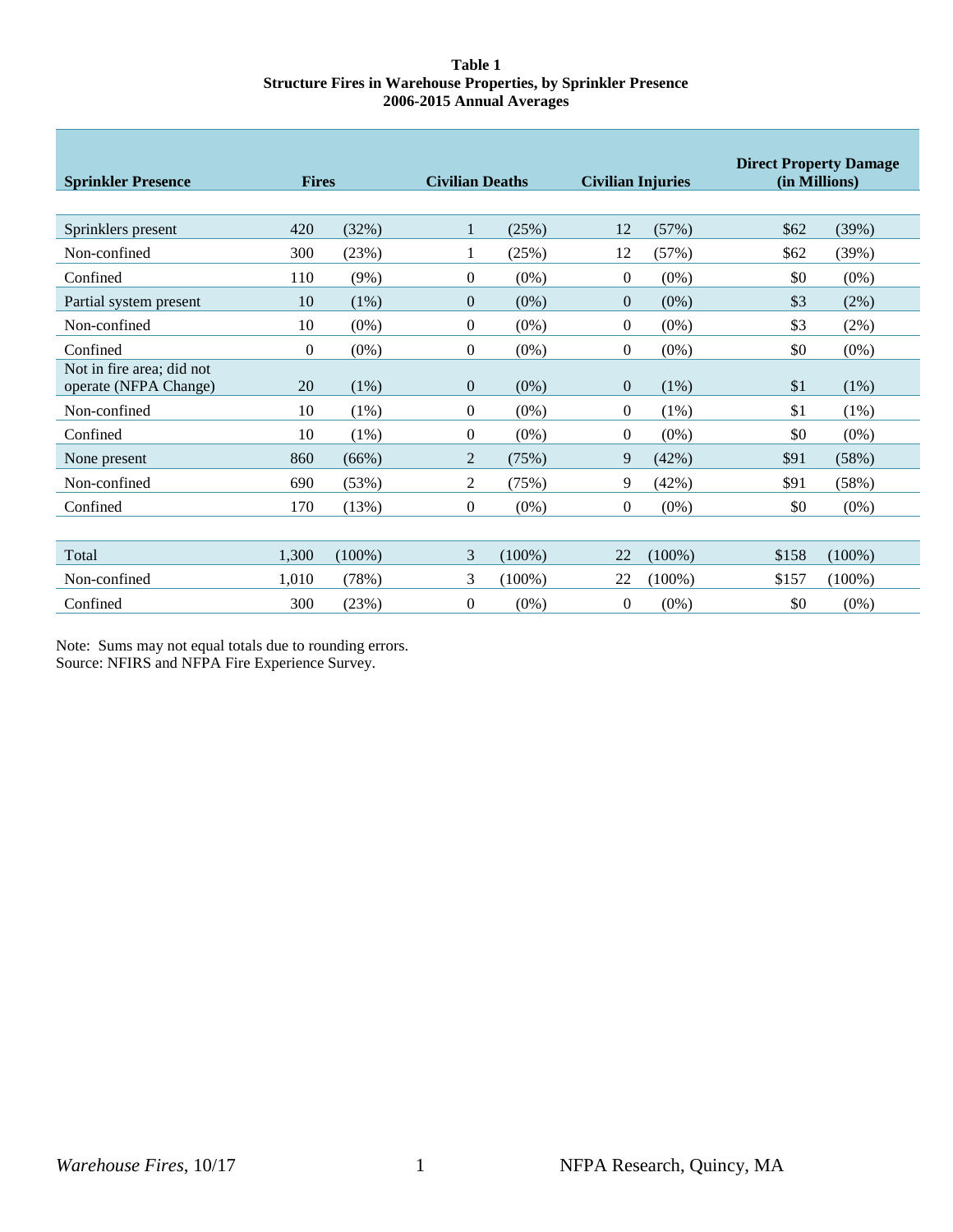#### **Table 2 Structure Fires in Warehouse Properties, by Sprinkler and Detector Presence 2006-2015 Annual Averages**

| <b>Sprinkler and Detector</b><br><b>Presence</b> | <b>Fires</b> |           | <b>Civilian Deaths</b> |           | <b>Civilian Injuries</b> |           | <b>Direct Property Damage</b><br>(in Millions) |           |
|--------------------------------------------------|--------------|-----------|------------------------|-----------|--------------------------|-----------|------------------------------------------------|-----------|
|                                                  |              |           |                        |           |                          |           |                                                |           |
| Sprinklers present,                              |              |           |                        |           |                          |           |                                                |           |
| Detectors present                                | 310          | (24%)     | $\mathbf{0}$           | (15%)     | 9                        | $(40\%)$  | \$46                                           | (29%)     |
| Non-confined                                     | 210          | (16%)     | $\boldsymbol{0}$       | (15%)     | 9                        | $(40\%)$  | \$46                                           | (29%)     |
| Confined                                         | 90           | (7%)      | $\boldsymbol{0}$       | $(0\%)$   | $\boldsymbol{0}$         | $(0\%)$   | \$0                                            | $(0\%)$   |
| Sprinklers present, No                           |              |           |                        |           |                          |           |                                                |           |
| detectors present                                | 120          | (9%)      | $\boldsymbol{0}$       | $(10\%)$  | $\overline{4}$           | (18%)     | \$19                                           | (12%)     |
| Non-confined                                     | 100          | (7%)      | $\boldsymbol{0}$       | $(10\%)$  | $\overline{4}$           | (18%)     | \$19                                           | (12%)     |
| Confined                                         | 20           | $(2\%)$   | $\boldsymbol{0}$       | $(0\%)$   | $\boldsymbol{0}$         | $(0\%)$   | \$0                                            | $(0\%)$   |
| No sprinklers present,                           |              |           |                        |           |                          |           |                                                |           |
| Detectors present                                | 100          | $(8\%)$   | $\boldsymbol{0}$       | (6%)      | 1                        | (6%)      | \$21                                           | (13%)     |
| Non-confined                                     | 60           | (4%)      | $\boldsymbol{0}$       | (6%)      | 1                        | (6%)      | \$21                                           | (13%)     |
| Confined                                         | 50           | (3%)      | $\boldsymbol{0}$       | $(0\%)$   | $\boldsymbol{0}$         | $(0\%)$   | \$0                                            | $(0\%)$   |
| No sprinklers present, No                        |              |           |                        |           |                          |           |                                                |           |
| detectors present                                | 760          | (58%)     | $\overline{c}$         | (69%)     | 8                        | (36%)     | \$70                                           | (45%)     |
| Non-confined                                     | 630          | (48%)     | $\overline{2}$         | (69%)     | 8                        | (36%)     | \$70                                           | (45%)     |
| Confined                                         | 130          | $(10\%)$  | $\boldsymbol{0}$       | $(0\%)$   | $\boldsymbol{0}$         | $(0\%)$   | \$0                                            | $(0\%)$   |
| Not in fire area, Detectors                      |              |           |                        |           |                          |           |                                                |           |
| present                                          | 10           | (1%)      | $\boldsymbol{0}$       | $(0\%)$   | $\boldsymbol{0}$         | (1%)      | \$1                                            | (1%)      |
| Non-confined                                     | 10           | $(1\%)$   | $\boldsymbol{0}$       | $(0\%)$   | $\boldsymbol{0}$         | (1%)      | \$1                                            | $(1\%)$   |
| Confined                                         | 10           | $(1\%)$   | $\boldsymbol{0}$       | $(0\%)$   | $\boldsymbol{0}$         | $(0\%)$   | \$0                                            | $(0\%)$   |
|                                                  |              |           |                        |           |                          |           |                                                |           |
| Total                                            | 1,300        | $(100\%)$ | 3                      | $(100\%)$ | 22                       | $(100\%)$ | \$158                                          | $(100\%)$ |
| Non-confined                                     | 1.010        | (78%)     | 3                      | $(100\%)$ | 22                       | $(100\%)$ | \$157                                          | $(100\%)$ |
| Confined                                         | 300          | (23%)     | $\mathbf{0}$           | $(0\%)$   | $\theta$                 | $(0\%)$   | \$0                                            | $(0\%)$   |
|                                                  |              |           |                        |           |                          |           |                                                |           |

Note: This table includes automatic extinguishing systems coded as "present" or "partial system present." Sums may not equal totals due to rounding errors.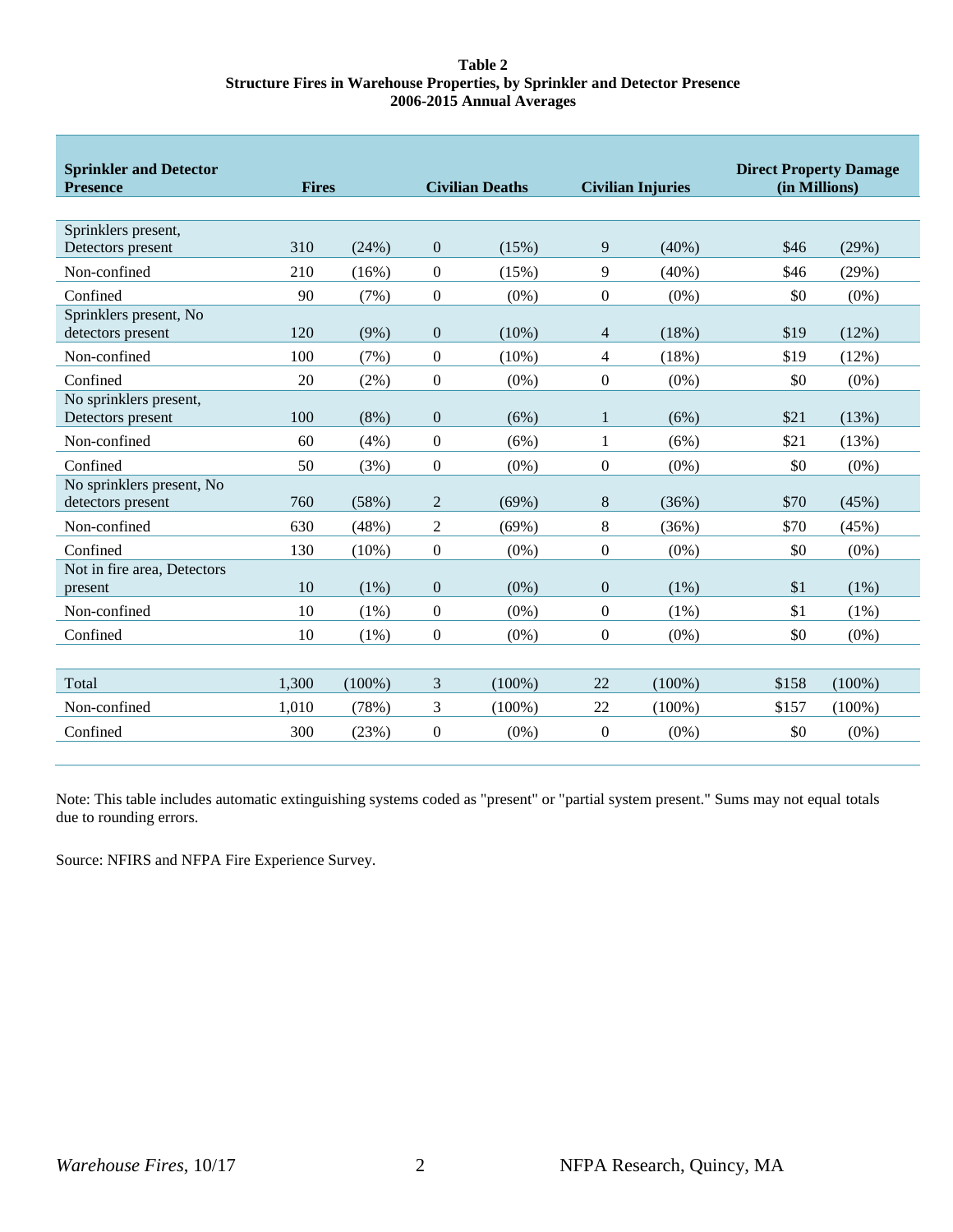#### **Table 3 Structure Fires in Warehouse Properties, by Type of Automatic Extinguishing System (AES) 2006-2015 Annual Averages**

| <b>Automatic</b><br><b>Extinguishing Type</b> | <b>Fires</b> |           |                  | <b>Civilian Deaths</b> |                  | <b>Civilian Injuries</b> |      | <b>Direct Property Damage</b><br>(in Millions) |
|-----------------------------------------------|--------------|-----------|------------------|------------------------|------------------|--------------------------|------|------------------------------------------------|
|                                               |              |           |                  |                        |                  |                          |      |                                                |
| Wet pipe sprinkler                            | 340          | $(80\%)$  |                  | (78%)                  | 8                | (68%)                    | \$58 | (89%)                                          |
| Dry pipe sprinkler                            | 80           | (18%)     | $\mathbf{0}$     | (22%)                  | 4                | (30%)                    | \$7  | $(11\%)$                                       |
| Other or unclassified                         |              |           |                  |                        |                  |                          |      |                                                |
| AES system                                    | 10           | (3%)      | $\boldsymbol{0}$ | $(0\%)$                | $\boldsymbol{0}$ | $(2\%)$                  | \$0  | $(0\%)$                                        |
|                                               |              |           |                  |                        |                  |                          |      |                                                |
| Total                                         | 430          | $(100\%)$ |                  | $(100\%)$              | 12               | $(100\%)$                | \$65 | $(100\%)$                                      |
|                                               |              |           |                  |                        |                  |                          |      |                                                |

Note: This table includes automatic extinguishing systems coded as "present" or "partial system present." Sums may not equal totals due to rounding errors.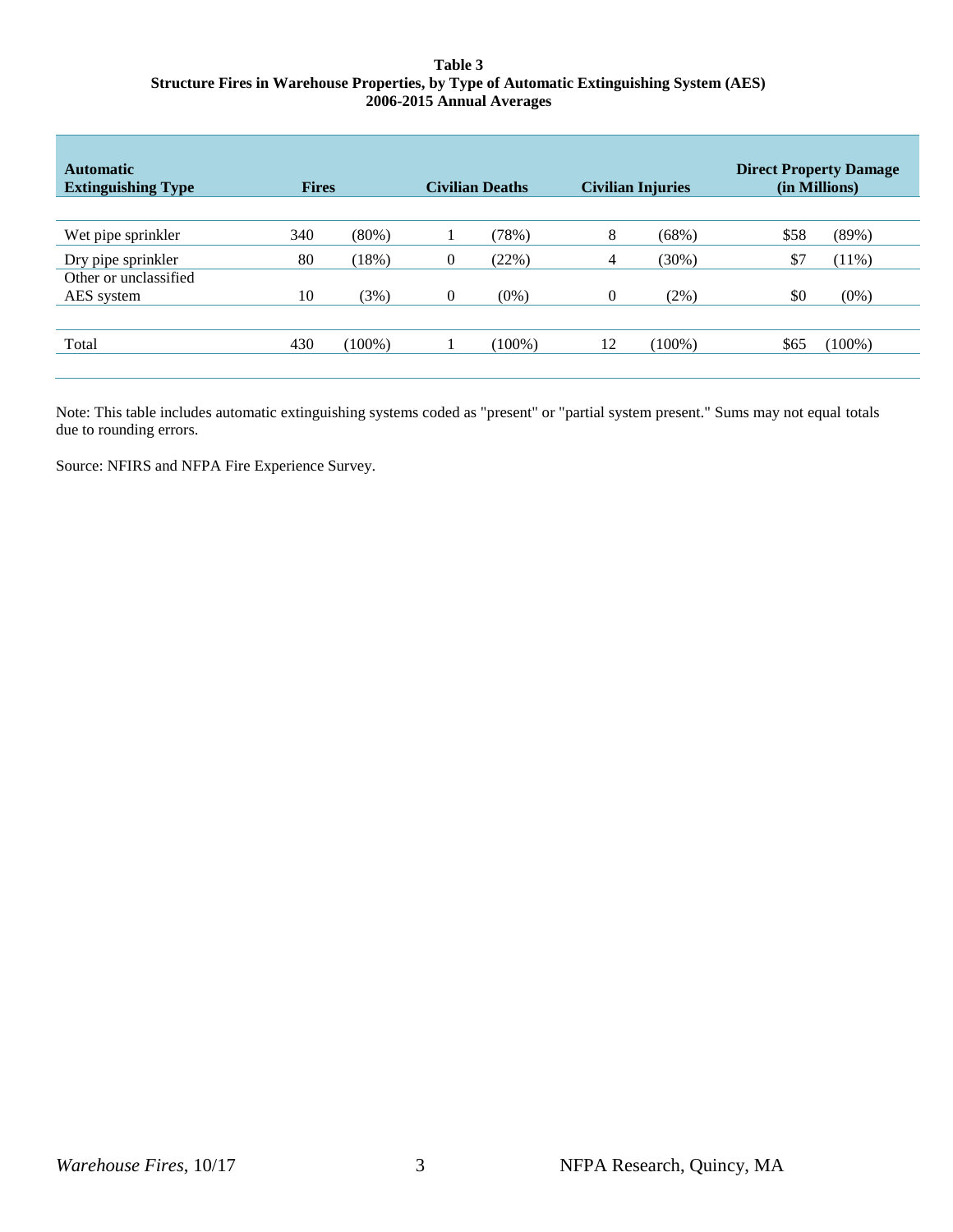#### **Table 4 Structure Fires in Warehouse Properties, by Automatic Extinguishing System (AES) Operation 2006-2015 Annual Averages**

| <b>Automatic</b><br><b>Extinguishing System</b><br><b>Operation</b> | <b>Fires</b>   |           | <b>Civilian Deaths</b> |           | <b>Civilian Injuries</b> |           | <b>Direct Property Damage</b><br>(in Millions) |           |  |
|---------------------------------------------------------------------|----------------|-----------|------------------------|-----------|--------------------------|-----------|------------------------------------------------|-----------|--|
|                                                                     |                |           |                        |           |                          |           |                                                |           |  |
| Operated and effective                                              | 190            | (44%)     | $\mathbf{0}$           | $(0\%)$   | 6                        | (47%)     | \$24                                           | (37%)     |  |
| Non-confined                                                        | 170            | $(40\%)$  | $\boldsymbol{0}$       | $(0\%)$   | 6                        | (47%)     | \$24                                           | (37%)     |  |
| Confined                                                            | 20             | (5%)      | $\boldsymbol{0}$       | $(0\%)$   | $\mathbf{0}$             | $(0\%)$   | \$0                                            | $(0\%)$   |  |
| Fire too small to operate                                           | 180            | (43%)     | $\mathbf{0}$           | $(0\%)$   | 3                        | (23%)     | \$1                                            | (2%)      |  |
| Non-confined                                                        | 90             | (22%)     | $\boldsymbol{0}$       | $(0\%)$   | 3                        | (23%)     | \$1                                            | (2%)      |  |
| Confined                                                            | 90             | (21%)     | $\boldsymbol{0}$       | $(0\%)$   | $\boldsymbol{0}$         | $(0\%)$   | \$0                                            | $(0\%)$   |  |
| Failed to operate                                                   | 40             | (10%)     | $\boldsymbol{0}$       | (61%)     | 1                        | $(10\%)$  | \$18                                           | (28%)     |  |
| Non-confined                                                        | 40             | $(9\%)$   | $\theta$               | (61%)     | 1                        | $(10\%)$  | \$18                                           | (28%)     |  |
| Confined                                                            | $\overline{0}$ | $(1\%)$   | $\boldsymbol{0}$       | $(0\%)$   | $\boldsymbol{0}$         | $(0\%)$   | \$0                                            | $(0\%)$   |  |
| Operated and NOT<br>effective                                       | 10             | $(2\%)$   | $\boldsymbol{0}$       | (39%)     | $\mathbf{0}$             | (4%)      | \$13                                           | (19%)     |  |
| Non-confined                                                        | 10             | $(2\%)$   | $\boldsymbol{0}$       | (39%)     | $\boldsymbol{0}$         | (4%)      | \$13                                           | (19%)     |  |
| Confined                                                            | $\overline{0}$ | $(0\%)$   | $\boldsymbol{0}$       | $(0\%)$   | $\boldsymbol{0}$         | $(0\%)$   | \$0                                            | $(0\%)$   |  |
| Unclassified operation of<br><b>AES</b>                             | $\overline{0}$ | $(1\%)$   | $\mathbf{0}$           | $(0\%)$   | $\overline{c}$           | (16%)     | \$9                                            | (13%)     |  |
| Non-confined                                                        | $\overline{0}$ | $(1\%)$   | $\boldsymbol{0}$       | $(0\%)$   | 2                        | (16%)     | \$9                                            | (13%)     |  |
| Confined                                                            | $\Omega$       | $(0\%)$   | $\theta$               | $(0\%)$   | $\theta$                 | $(0\%)$   | \$0                                            | $(0\%)$   |  |
|                                                                     |                |           |                        |           |                          |           |                                                |           |  |
| Total                                                               | 430            | $(100\%)$ | $\mathbf{1}$           | $(100\%)$ | 12                       | $(100\%)$ | \$65                                           | $(100\%)$ |  |
| Non-confined                                                        | 310            | (73%)     | 1                      | $(100\%)$ | 12                       | $(100\%)$ | \$65                                           | $(100\%)$ |  |
| Confined                                                            | 120            | (27%)     | $\mathbf{0}$           | $(0\%)$   | $\mathbf{0}$             | $(0\%)$   | \$0                                            | $(1\%)$   |  |

Note: This table includes automatic extinguishing systems coded as "present" or "partial system present." Sums may not equal totals due to rounding errors.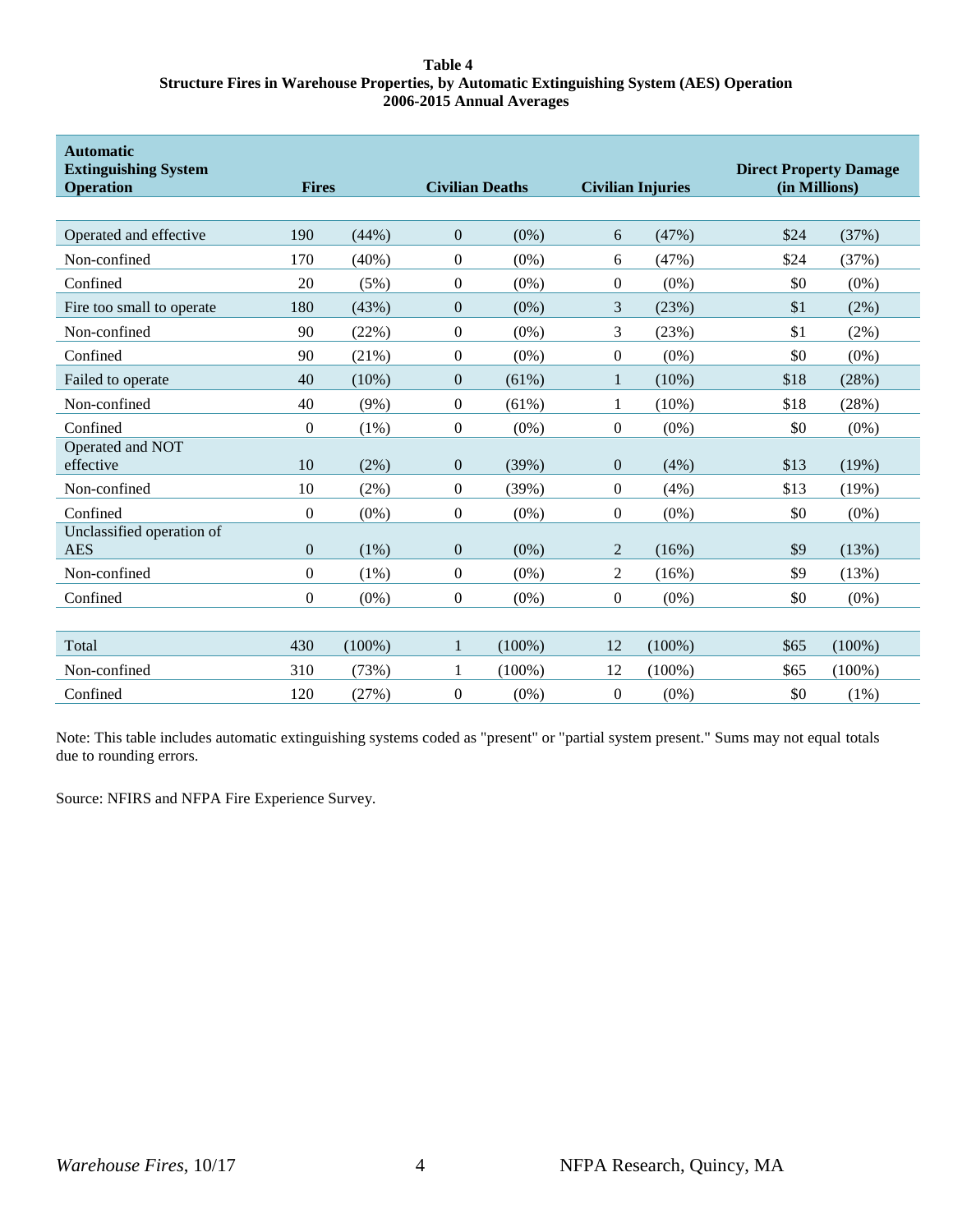#### **Table 5 Structure Fires in Warehouse Properties, by Flame Spread 2006-2015 Annual Averages**

| <b>Extent of Flame Spread</b>                              | <b>Fires</b> |           | <b>Civilian Deaths</b> |           | <b>Civilian Injuries</b> |           | <b>Direct Property Damage</b><br>(in Millions) |           |
|------------------------------------------------------------|--------------|-----------|------------------------|-----------|--------------------------|-----------|------------------------------------------------|-----------|
| Confined or contained fire.<br>identified by incident type | 300          | (23%)     | $\theta$               | $(0\%)$   |                          | (6%)      | \$0                                            | $(0\%)$   |
| Confined to object of origin                               | 230          | (17%)     | $\overline{0}$         | $(0\%)$   | 6                        | (25%)     | \$5                                            | (3%)      |
| Confined to room of origin                                 | 270          | (21%)     | $\Omega$               | (7%)      | 4                        | (17%)     | \$10                                           | (6%)      |
| Confined to floor of origin                                | 70           | (5%)      | $\Omega$               | (8%)      | 3                        | (13%)     | \$6                                            | (4%)      |
| Confined to building of<br>origin                          | 370          | (28%)     |                        | $(40\%)$  |                          | (31%)     | \$103                                          | (65%)     |
| Beyond building of origin                                  | 70           | (6%)      |                        | (44%)     | 2                        | (7%)      | \$33                                           | (21%)     |
|                                                            |              |           |                        |           |                          |           |                                                |           |
| Total                                                      | 1,300        | $(100\%)$ | 3                      | $(100\%)$ | 23                       | $(100\%)$ | \$158                                          | $(100\%)$ |

Note: Sums may not equal totals due to rounding errors.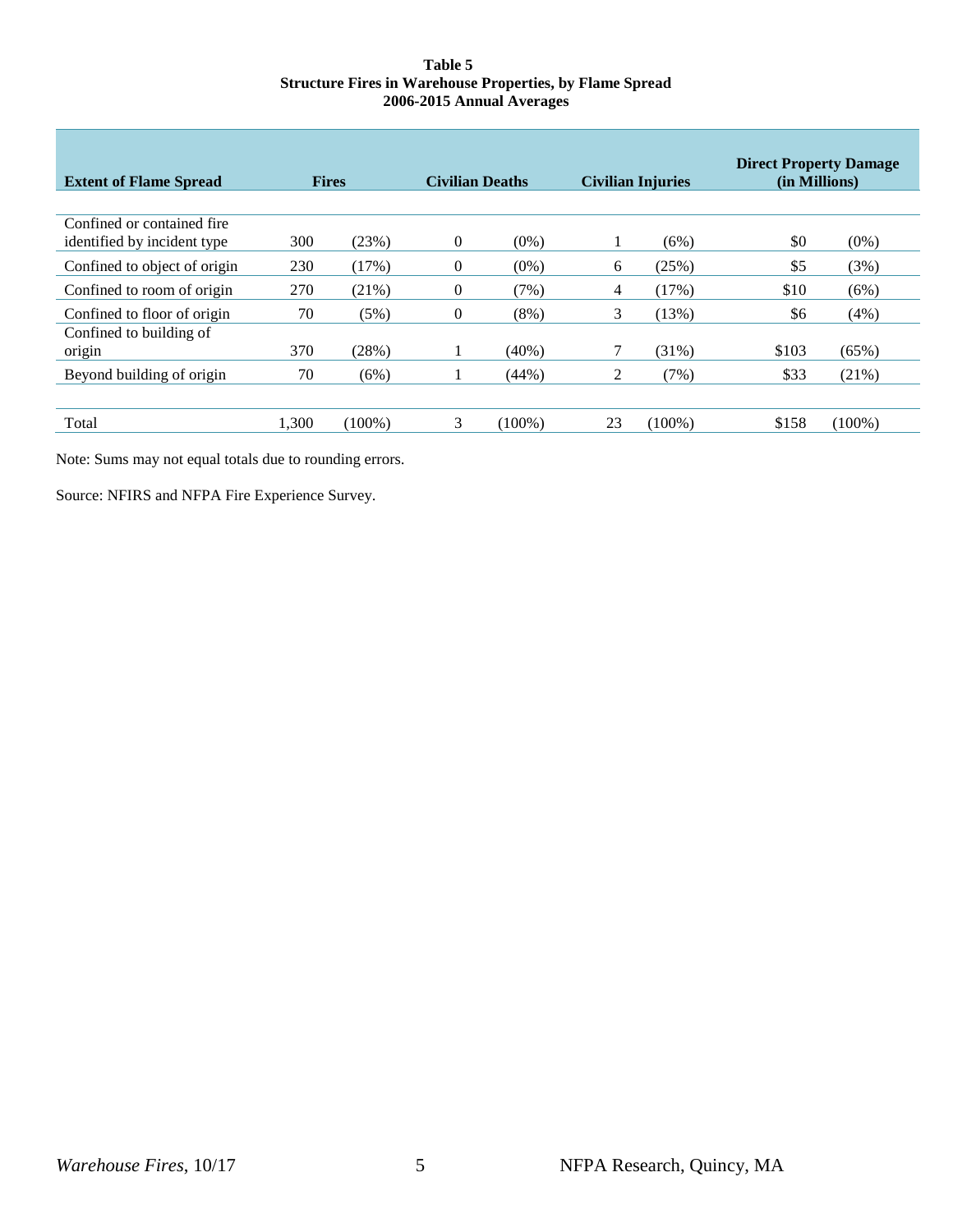#### **Table 6 Structure Fires in Warehouse Properties, by Building Area 2006-2015 Annual Averages**

| <b>Building Area</b>          | <b>Fires</b> |           | <b>Civilian Deaths</b> |           | <b>Civilian Injuries</b> |           | <b>Direct Property Damage</b><br>(in Millions) |           |
|-------------------------------|--------------|-----------|------------------------|-----------|--------------------------|-----------|------------------------------------------------|-----------|
|                               |              |           |                        |           |                          |           |                                                |           |
| Less than $1,000$ square feet | 370          | (28%)     |                        | (44%)     | 2                        | $(11\%)$  | \$14                                           | $(9\%)$   |
| $1,000$ to 5,000 square feet  | 150          | (12%)     | $\overline{0}$         | (6%)      | 3                        | $(14\%)$  | \$11                                           | (7%)      |
| 5,000 to 9,999 square feet    | 340          | (26%)     | $\overline{0}$         | (6%)      | 5                        | (24%)     | \$23                                           | (15%)     |
| 10,000 to 19,999 square feet  | 270          | (20%)     | $\theta$               | $(10\%)$  | 3                        | (12%)     | \$23                                           | (14%)     |
| 20,000 to 49,999 square feet  | 240          | (19%)     | $\left($               | (17%)     | 3                        | (16%)     | \$44                                           | (28%)     |
| 50,000 to 74,999 square feet  | 130          | $(10\%)$  | $\theta$               | (5%)      |                          | (3%)      | \$9                                            | (6%)      |
| 75,000 square feet or more    | 210          | (16%)     | $\theta$               | (14%)     | 8                        | (37%)     | \$49                                           | (31%)     |
|                               |              |           |                        |           |                          |           |                                                |           |
| Total                         | 1,300        | $(100\%)$ | 3                      | $(100\%)$ | 22                       | $(100\%)$ | \$158                                          | $(100\%)$ |

Note: Sums may not equal totals due to rounding errors.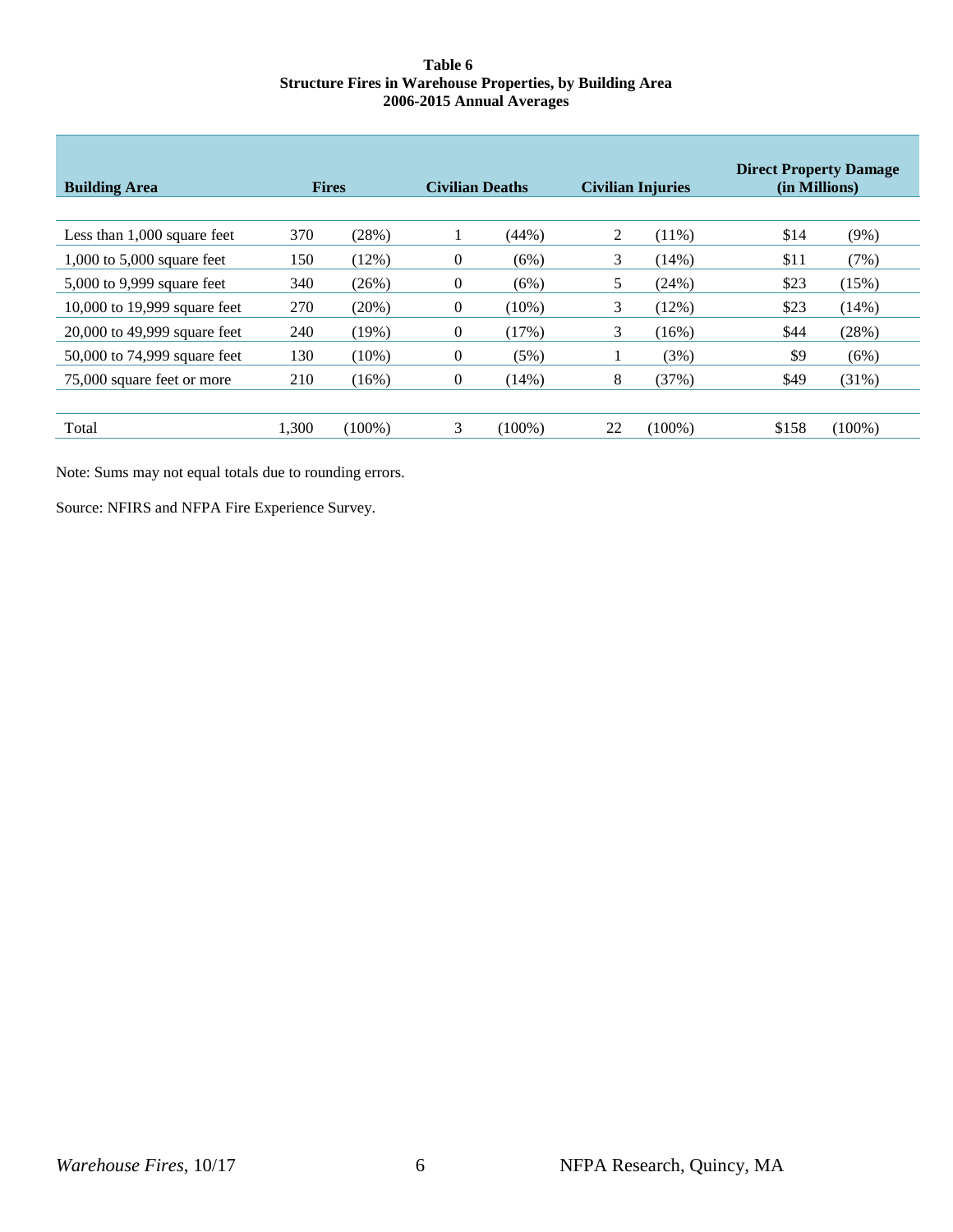## Appendix A. How National Estimates Statistics Are Calculated

The statistics in this analysis are estimates derived from the U.S. Fire Administration's (USFA's) National Fire Incident Reporting System (NFIRS) and the National Fire Protection Association's (NFPA's) annual survey of U.S. fire departments. NFIRS is a voluntary system by which participating fire departments report detailed factors about the fires to which they respond. Roughly two-thirds of U.S. fire departments participate, although not all of these departments provide data every year. Fires reported to federal or state fire departments or industrial fire brigades are not included in these estimates.

NFIRS provides the most detailed incident information of any national database not limited to large fires. NFIRS is the only database capable of addressing national patterns for fires of all sizes by specific property use and specific fire cause. NFIRS also captures information on the extent of flame spread, and automatic detection and suppression equipment. For more information about NFIRS visit [http://www.nfirs.fema.gov/.](http://www.nfirs.fema.gov/) Copies of the paper forms may be downloaded from [http://www.nfirs.fema.gov/documentation/design/NFIRS\\_Paper\\_Forms\\_2008.pdf.](http://www.nfirs.fema.gov/documentation/design/NFIRS_Paper_Forms_2008.pdf)

NFIRS 5.0 includes a category of structure fires collectively referred to as "confined fires," identified by incident type. These include confined cooking fires, confined chimney or flue fires, confined trash fires, confined fuel burner or boiler fires, confined commercial compactor fires, and confined incinerator fires (incident type 113-118). Losses are generally minimal in these fires, which by definition, are assumed to have been limited to the object of origin. Although causal data is not required for these fires, it is sometimes present. Confined and non-confined fires were analyzed separately.

## **Methodology may change slightly from year to year.**

NFPA is continually examining its methodology to provide the best possible answers to specific questions, methodological and definitional changes can occur. *Earlier editions of the same report may have used different methodologies to produce the same analysis, meaning that the estimates are not directly comparable from year to year.* 

## **NFPA's fire department experience survey provides estimates of the big picture.**

Each year, NFPA conducts an annual survey of fire departments which enables us to capture a summary of fire department experience on a larger scale. Surveys are sent to all municipal departments protecting populations of 50,000 or more and a random sample, stratified by community size, of the smaller departments. Typically, a total of roughly 3,000 surveys are returned, representing about one of every ten U.S. municipal fire departments and about one third of the U.S. population.

The survey is stratified by size of population protected to reduce the uncertainty of the final estimate. Small rural communities have fewer people protected per department and are less likely to respond to the survey. A larger number must be surveyed to obtain an adequate sample of those departments. (NFPA also makes follow-up calls to a sample of the smaller fire departments that do not respond, to confirm that those that did respond are truly representative of fire departments their size.) On the other hand, large city departments are so few in number and protect such a large proportion of the total U.S. population that it makes sense to survey all of them. Most respond, resulting in excellent precision for their part of the final estimate.

The survey includes the following information: (1) the total number of fire incidents, civilian deaths, and civilian injuries, and the total estimated property damage (in dollars), for each of the major property use classes defined in NFIRS; (2) the number of on-duty firefighter injuries, by type of duty and nature of illness; 3) the number and nature of non-fire incidents; and (4) information on the type of community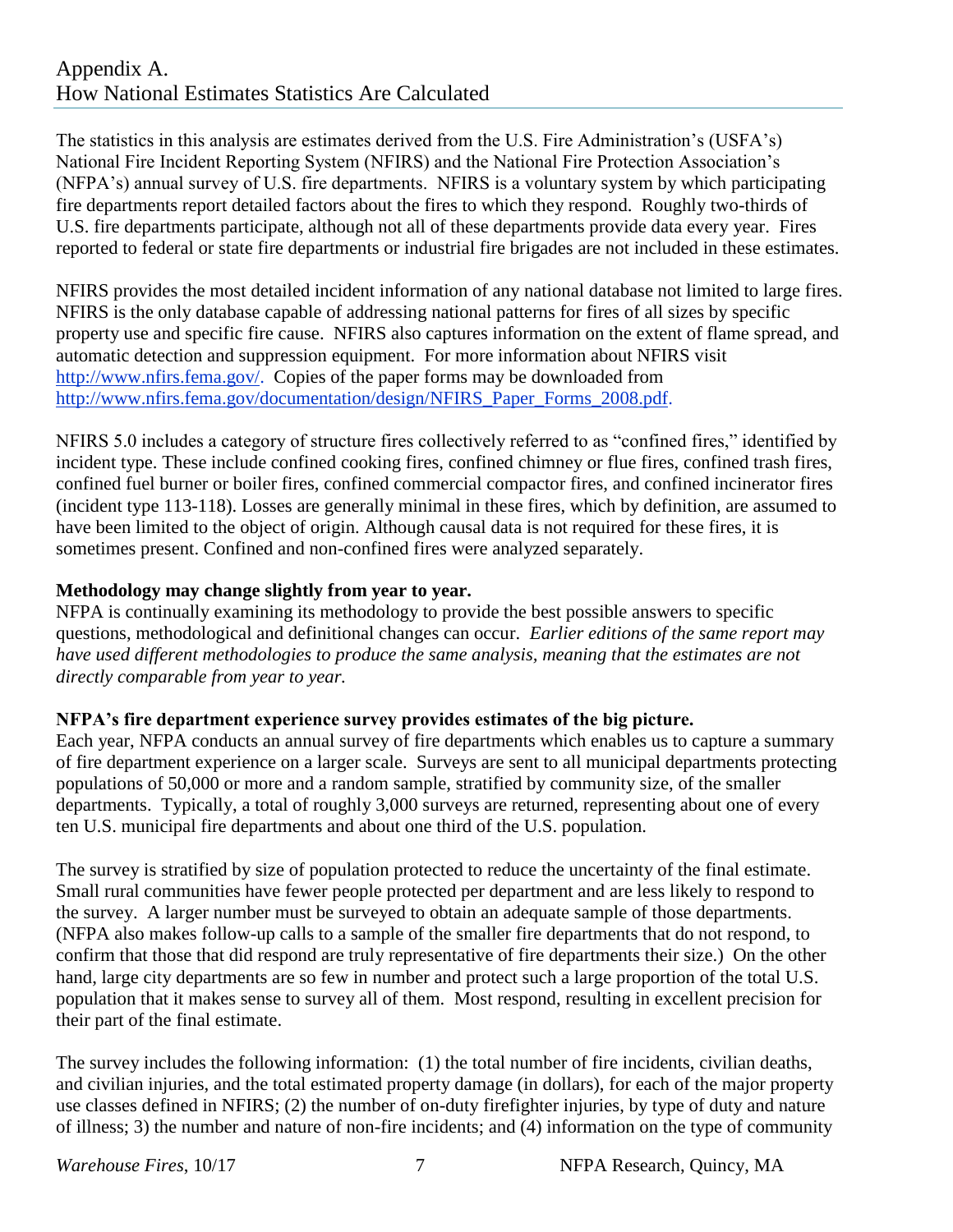protected (e.g., county versus township versus city) and the size of the population protected, which is used in the statistical formula for projecting national totals from sample results. The results of the survey are published in the annual report *[Fire Loss in the United States.](http://www.nfpa.org/news-and-research/fire-statistics-and-reports/fire-statistics/fires-in-the-us/overall-fire-problem/fire-loss-in-the-united-states)*

## **Projecting NFIRS to National Estimates**

As noted, NFIRS is a voluntary system. Different states and jurisdictions have different reporting requirements and practices. Participation rates in NFIRS are not necessarily uniform across regions and community sizes, both factors correlated with frequency and severity of fires. This means NFIRS may be susceptible to systematic biases. No one at present can quantify the size of these deviations from the ideal, representative sample, so no one can say with confidence that they are or are not serious problems. But there is enough reason for concern so that a second database -- the NFPA survey -- is needed to project NFIRS to national estimates and to project different parts of NFIRS separately. This multiple calibration approach makes use of the annual NFPA survey where its statistical design advantages are strongest.

Scaling ratios are obtained by comparing NFPA's projected totals of residential structure fires, nonresidential structure fires, vehicle fires, and outside and other fires, and associated civilian deaths, civilian injuries, and direct property damage with comparable totals in NFIRS. Estimates of specific fire problems and circumstances are obtained by multiplying the NFIRS data by the scaling ratios. Reports for incidents in which mutual aid was given are excluded from NFPA's analyses.

Analysts at the NFPA, the USFA and the Consumer Product Safety Commission developed the specific basic analytical rules used for this procedure. ["The National Estimates Approach to U.S. Fire](http://www.nfpa.org/news-and-research/fire-statistics-and-reports/fire-statistics/how-nfpa-estimates-fires-and-fire-losses)  [Statistics,](http://www.nfpa.org/news-and-research/fire-statistics-and-reports/fire-statistics/how-nfpa-estimates-fires-and-fire-losses)" by John R. Hall, Jr. and Beatrice Harwood, provides a more detailed explanation of national estimates. A copy of the article is available online or through NFPA's Research, Data and Analytics Division.

Version 5.0 of NFIRS, first introduced in 1999, used a different coding structure for many data elements, added some property use codes, and dropped others. The essentials of the approach described by Hall and Harwood are still used, but some modifications have been necessary to accommodate the changes in NFIRS 5.0.

Figure A.1 shows the percentage of fires originally collected in the NFIRS 5.0 system. Each year's release version of NFIRS data also includes data collected in older versions of NFIRS that were converted to NFIRS 5.0 codes.

From 1999 data on, analyses are based on scaling ratios using only data originally collected in NFIRS 5.0:

## NFPA survey projections NFIRS totals (Version 5.0)

For 1999 to 2001, the same rules may be applied, but estimates for these years in this form will be less reliable due to the smaller amount of data originally collected in NFIRS 5.0; they should be viewed with extreme caution.